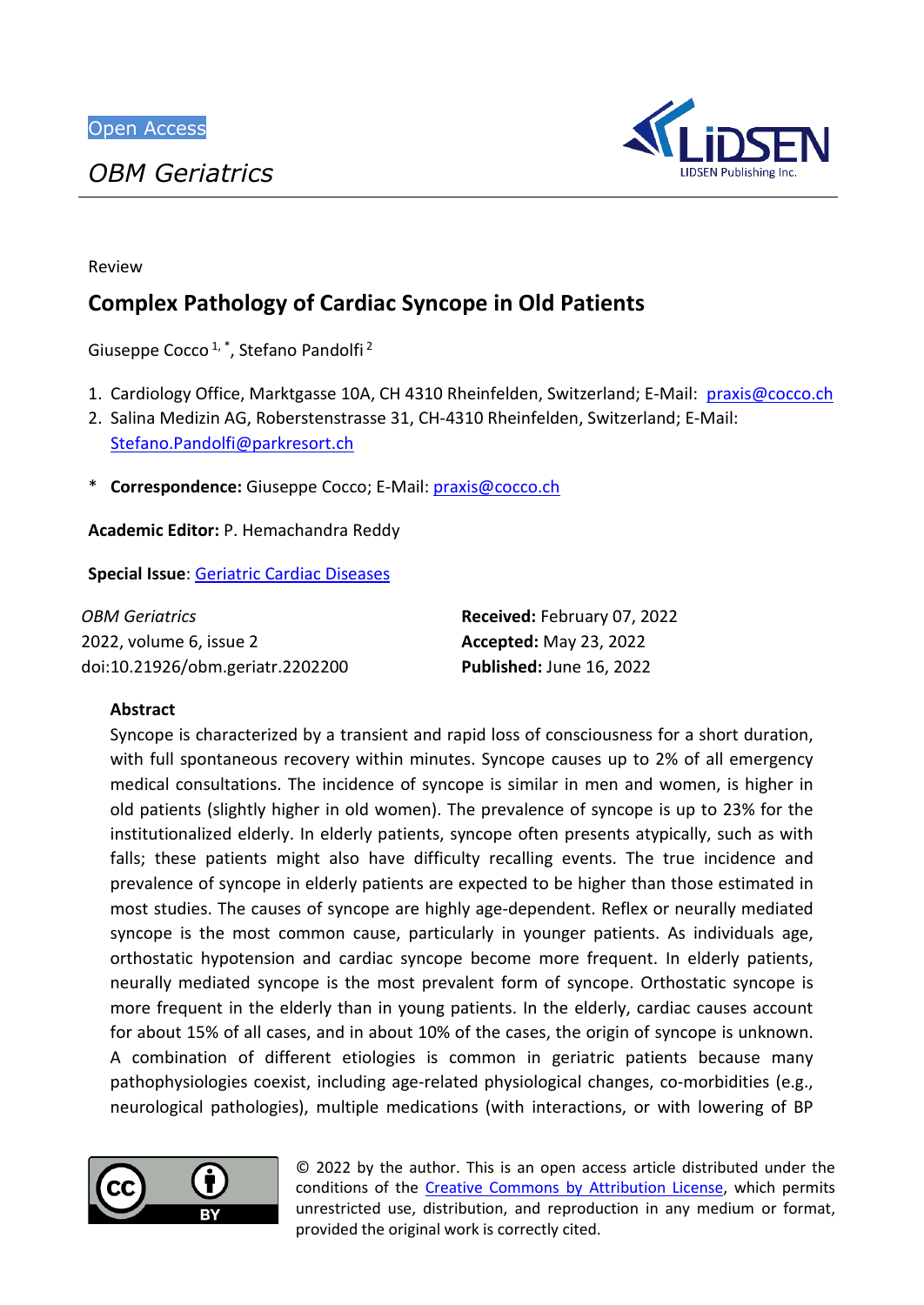and HR), malnutrition, sarcolepsy, and prolonged bed rest. The available clinical guidelines for the diagnosis, investigation, and treatment of syncope are insufficient to address syncope in elderly patients. A comprehensive geriatric approach that considers the functional and cognitive capacities of individuals along with the medical and psychosocial aspects would be more appropriate. Modern medicine can be used to treat syncope in some geriatric patients and should be offered whenever possible.

## **Keywords**

Cardiac syncope; geriatric cardiology

## **1. Introduction**

Syncope is characterized by a transient and rapid loss of consciousness for a short duration, with full spontaneous recovery within minutes. Syncope accounts for up to 2% of all emergency medical consultations. The incidence of syncope is higher in old patients [1-3]. The incidence of syncope is 5.4 events per 1,000 person-years in 60 to 69-years old people, 11.1 events in those aged 70 to 79, and 19.5 events in those aged more than 80 [3]. The incidence is higher in older women [1-3]. The prevalence of syncope is up to 23% for the institutionalized elderly [3]. Syncope in elderly patients often occurs atypically, such as with falls, and elderly patients might also have difficulty recalling events. The true incidence and prevalence of syncope in elderly patients are expected to be higher than those estimated in most studies [1-3].

# **2. Causes of Syncope in the Elderly**

Syncope is caused by a fall of systolic blood pressure (BP), sometimes below 70 mm Hg, due to global cerebral hypoperfusion for 4 sec or longer. BP results from "stroke volume × heart rate" (HR) multiplied by peripheral resistance [4]. Many cardiac pathologies can reduce stroke volume, and several arrhythmias might alter the HR. Tonic loss or vasodilation might decrease peripheral resistance. The causes of syncope are highly age-dependent [4]; reflex or neurally mediated syncope is the most common cause of syncope, particularly in younger patients. As individuals get older, orthostatic hypotension and cardiac syncope might occur more frequently. In elderly patients, neurally mediated syncope is the most prevalent form of syncope (almost 67%). The neuro reflex form of syncope (vasovagal, situational, and carotid sinus syndrome) is more common in younger patients than in older patients (62% versus 36%), while orthostatic syncope is more frequent in the older group than in the younger group (31% versus 4%). In the elderly, cardiac causes account for about 15% of all cases, and in about 10% of the cases, the origin of syncope is unknown. A combination of different etiologies is common in geriatric patients because many pathophysiologies coexist, including age-related physiological changes, co-morbidities (e.g., neurological pathologies), multiple medications (with interactions, or with lowering of BP and HR), malnutrition, sarcolepsy, and prolonged bed rest [1-5].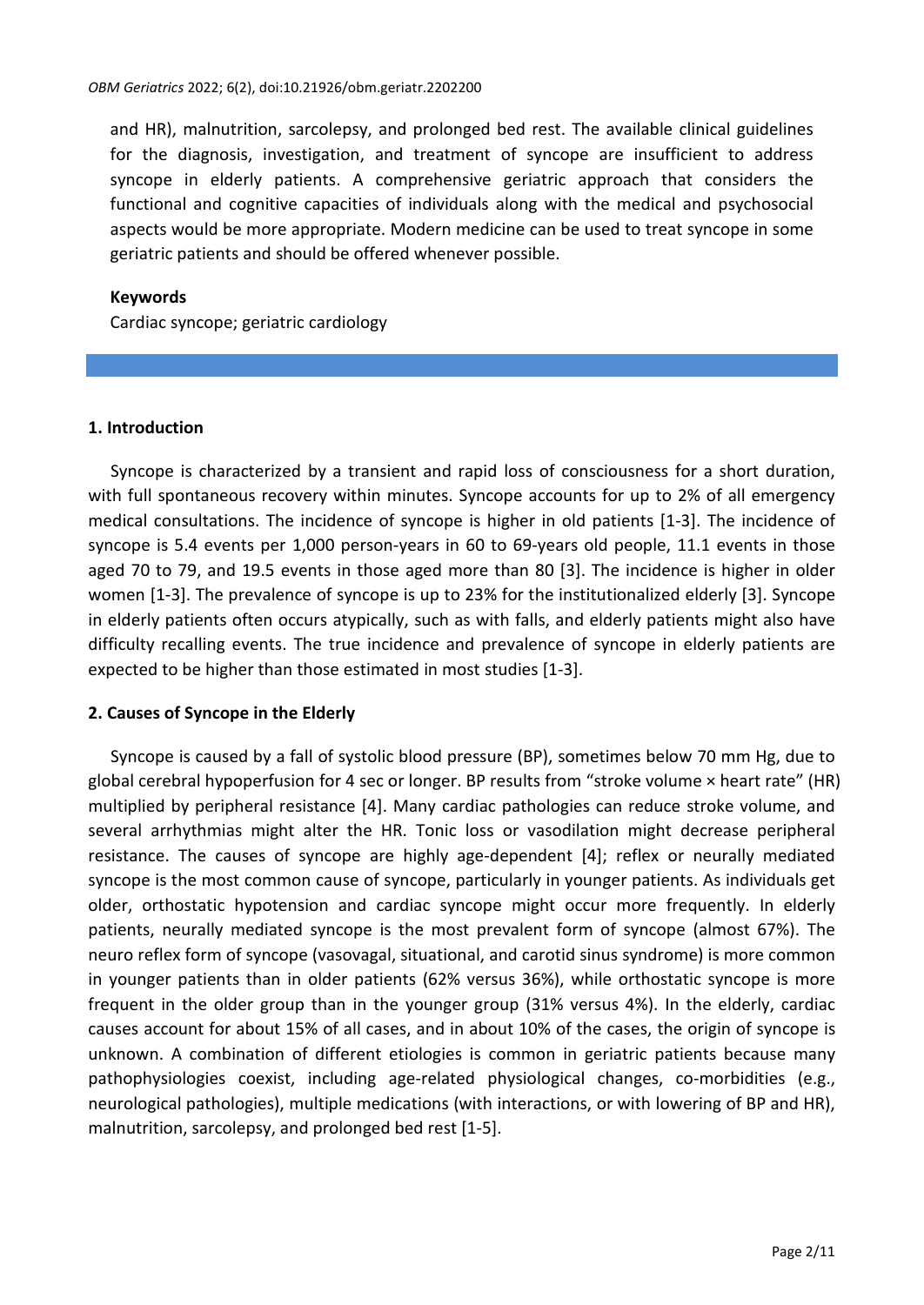## **3. Diagnosis of Cardiac Syncopes**

Cardiac syncopes are associated with an increase in the risk of mortality. Table 1 shows the known risk factors, and Table 2 shows the most frequent causes of cardiac syncope. The 2018 ESC Guidelines [4] recommended that the syncope should be assessed by performing specific anamnesis (see Table 3), clinical examination, ECG, and laboratory analysis (hematology and chemistry). Cardiac biomarkers are useful. An abnormal ECG and/or pathologic biomarkers indicate the need for hospitalization. For syncope due to myocardial ischemia, the 2019 ESC Guidelines [6] recommended two different approaches. In patients with a low pre-test probability for a coronary artery disease and in those who report atypical chest pain, a coronary CT or a cardio-stress-MRI/SPECT or /PET examination is recommended. If the ECG shows ST-elevation changes and troponin values are pathologic, a coronarography is suggested. Echocardiography is required for assessing valval pathologies (e.g., severe aortic valve stenosis, dysfunctional prosthetic heart valve, and myxoma), myocardial anatomy, and kinetics (dyskinesia, ejection function, and stroke volume), and the presence/absence of pericardial effusion. In suspected arrhythmic syncopes, a dynamic-ECG recording might be performed. The exercising test is not a routine diagnostic tool, but it might be considered if the syncope occurred during or after physical exertion [4]. Several scores have been developed for cardiac syncopes and are described in the 2018 ESC Guidelines [4] but are less useful than clinical examination. Head-up tilt testing has been used for over 25 years to investigate suspected neurally orthostatic-mediated syncopes, but it cannot be recommended as a routine tool because of poor reproducibility, lack of prognostic role, and insufficient randomized studies [7]. High sensitivity troponin-I and BNP tests are useful for diagnosing patients with cardiac syncopes, as they allow risk-stratification [8-10]. However, cardiac biomarkers were not recommended in the 2018 ESC Guidelines [4] because there is no evidence showing that their routine use can contribute to a better and more cost-effective diagnosis.

#### **Table 1** Risk markers in syncope.

| Cardiac etiology                                                                    |
|-------------------------------------------------------------------------------------|
| <b>Anamnesis</b>                                                                    |
| Major criteria                                                                      |
| Recent onset of dyspnea or chest pain                                               |
| Syncope during effort                                                               |
| Tachyarrhythmia before syncope                                                      |
| Relevant structural cardiac disease (coronary heart disease, heart valve pathology, |
| heart failure, pacemaker, and ICD)                                                  |
| Minor criteria                                                                      |
| Valuable as the major criteria when the ECG is pathologic or in the presence of a   |
| relevant cardiac disease.                                                           |
| Absence of warning symptoms or a short time (<10 s) to syncope                      |
| Syncope in the sitting position                                                     |
| The sudden death of a young relative                                                |
| <b>ECG</b>                                                                          |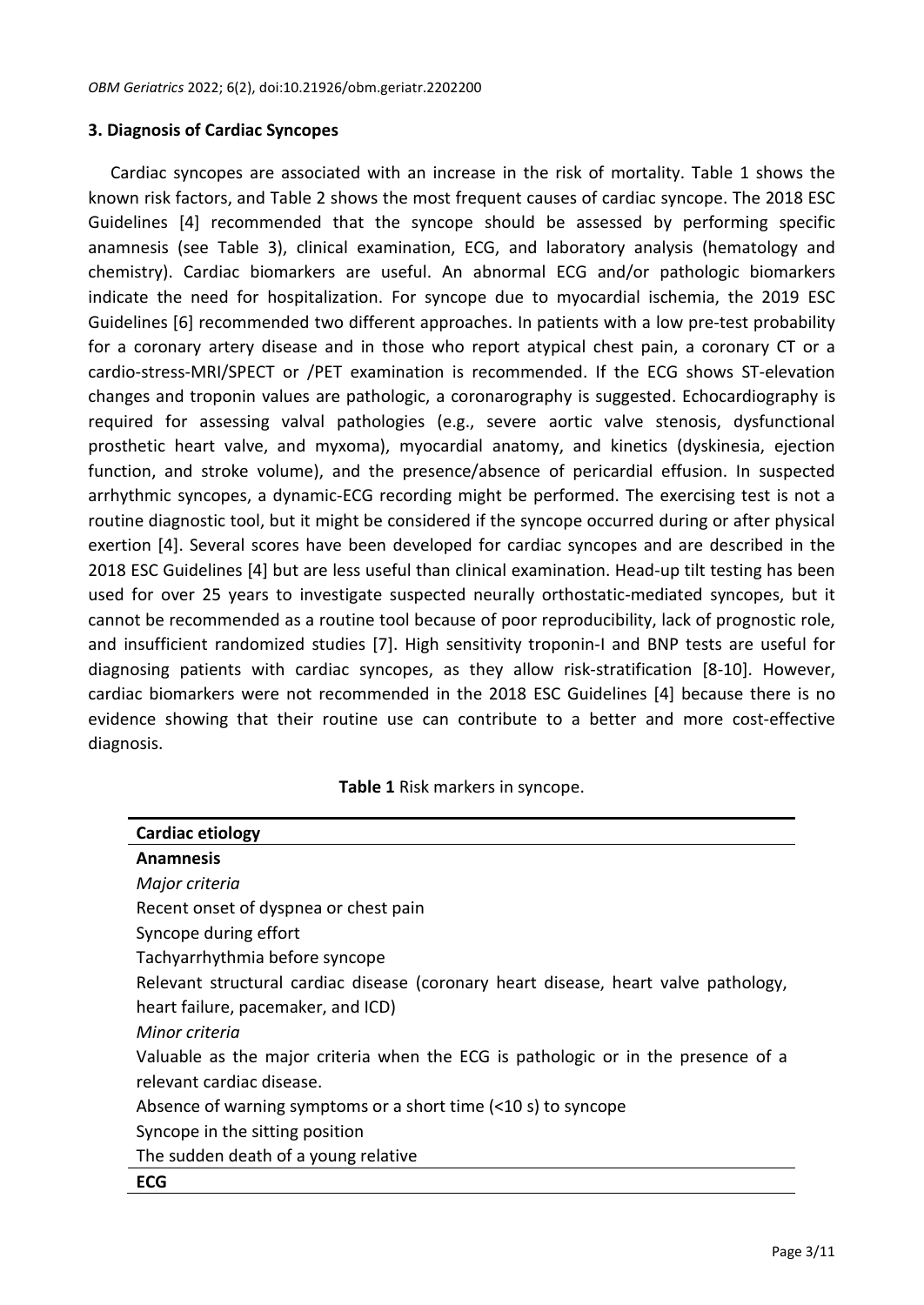*Major criteria* Ischemic changes or Q waves Atypical or severe cardiac hypertrophy Cardiac pacemaker or ICD-dysfunction Bradycardia: • Persisting sinus bradycardia (<40 beats/min), several sinus pauses >4 sec or sinoatrial block in non-sporty individuals • AV-block II Mobitz 2 or AV-block III • Bradycardic atrial fibrillation Intraventricular blocks Supraventricular tachycardic arrhythmias, self-limiting or permanent ventricular tachycardia Brugada ECG type 1 Long QTc-interval (>460 msec) in 12 lead ECG recording *Minor criteria* Valuable as the major criteria if the anamnesis suggests a rhythmogenic etiology. Asymptomatic, inadequate sinus bradycardia or bradycardic atrial fibrillation Pre-excitation (short PR-intervals, delta waves) AV-block II Mobitz 1 and long AV-block 1 Paroxysmal supraventricular tachycardic arrhythmias and atrial fibrillation Short QT-c interval (<340 msec) Brugada ECG type 2 and 3 Negative right precordial T waves, epsilon waves **Clinical and laboratory findings** Unexplained low systolic blood pressure (<90 mm Hg) Pulsus paradoxus or pulsus alternans Persisting sinus bradycardia (<40 beats/min), several sinus pauses >3 sec or sinoatrial block in a non-sporty person Heart murmur of unknown etiology Pathologic cardiac biomarkers Signs of heart decompensation **Less frequent cardiac diseases (e.g., cardiomyopathies and channelopathies) Myocarditis** Stress-cardiomyopathy (Takotsubo) Cardiac tumors, sarcoidosis Amyloidosis, infiltrative cardiopathies Hypertrophic obstructive cardiomyopathy Several cardiac channelopathies **Generally non-cardiac etiology Anamnesis** Headache or abdominal pain The occurrence of syncope in the lying position is a red flag for non-cardiac causes

(often neurological pathology)

# **Clinical findings**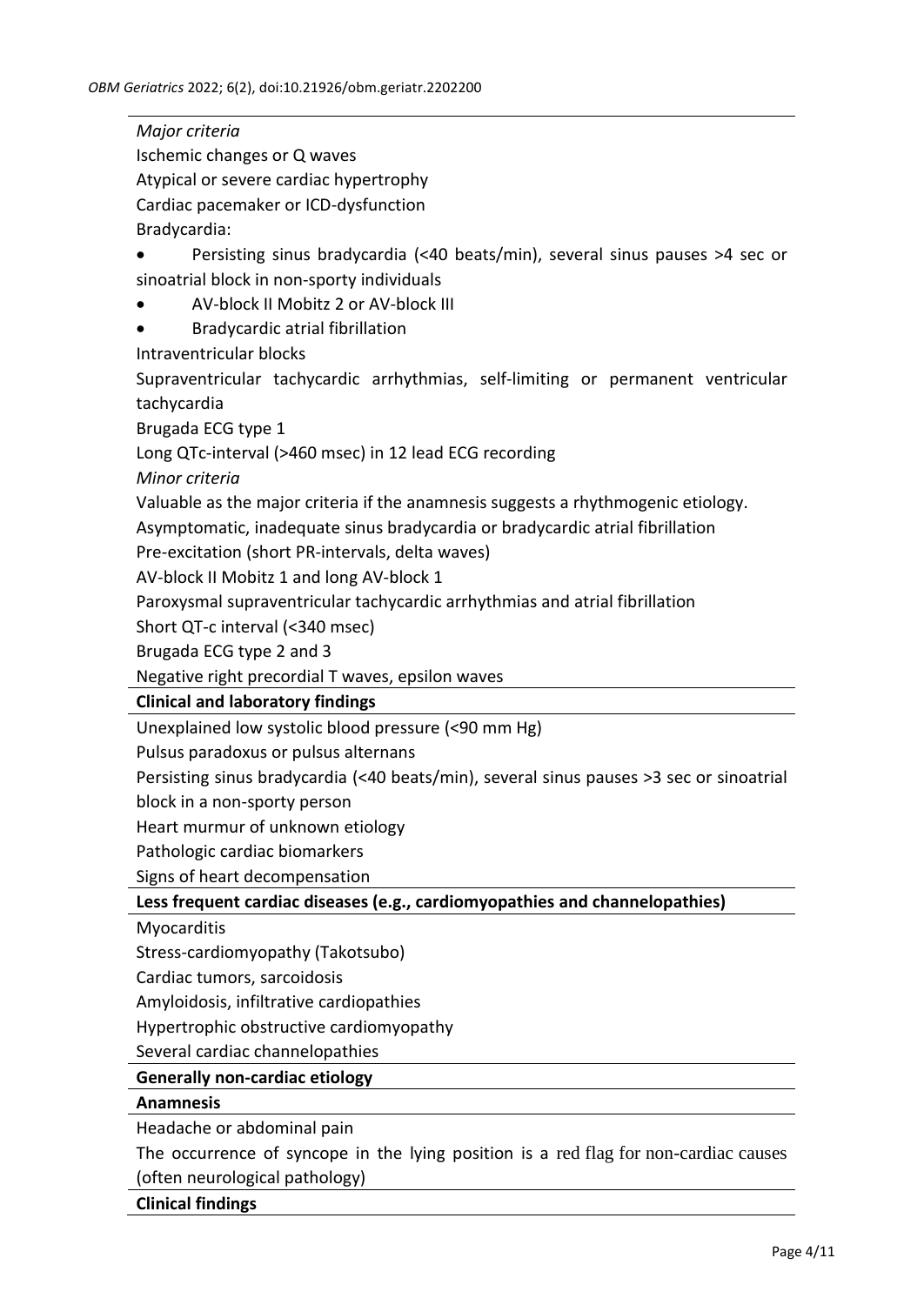Bleeding (e.g., from the intestinal tract) usually argues against a cardiac etiology unless the patients were being treated with antiplatelets or anticoagulants, with dual or triple therapy for coronary heart disease and atrial fibrillation.

Signs of pneumothorax, pulmonary embolization, and leg thrombosis

## **Table 2** Causes of cardiac syncope.

## **Inflow/outflow tract obstruction**

Severe valvular stenosis, dysfunctional prosthetic heart valve

Hypertrophic obstructive cardiomyopathy

Subvalvular aortic stenosis

Rarely, myxoma or other cardiac tumors

Pulmonary emblism or severe pulmonary arterial hypertension

## **Heart failure with a decrease in ejection fraction (LVEF <40%)**

Many cardiac diseases (e.g., infarction, cardiomyopathy, and congenital structural heart diseases)

Oncologic post-radiation and chemotherapeutic treatment

Left ventricular aneurysm, left ventricular compaction cardiomyopathy

Rare, infiltrative cardiomyopathies (e.g., amyloidosis, hemochromatosis)

Rare diseases that significantly reduce right ventricular function

Rare, primary, or metastatic cardiac tumors

#### **Coronary artery pathology**

Ruptured plaques, thrombosis, embolization, dissection, muscular bridging, and abnormal origin of the coronary artery from the pulmonary circulation

## **Cardiac compression**

Pneumothorax, pleural effusion (especially malignant), and pulmonary metastases

# **Pericardial pathology**

Tamponade; calcified pericardium

#### **Decrease in intravascular volume**

Hemorrhage, e.g., following aortic dissection

Ventricular rupture and other rare conditions

# **Table 3** Anamnesis for syncope.

| Physical activity:    | At rest; walking; during or after physical effort or playing a<br>sport? |
|-----------------------|--------------------------------------------------------------------------|
| <b>Body Position:</b> | Lying; sitting; standing, after standing up?                             |
| Time:                 | In the morning; postprandial, at night?                                  |
| Triggers:             | Emotion, cough, abdominal pressing, external temperature,                |
|                       | fever, pain, head elevation/rotation, compression of the neck?           |
|                       | Without.                                                                 |
| Prodromata:           | With:                                                                    |
|                       | • Chest pain, dyspnea, palpitations, dizziness (cardiac etiology)        |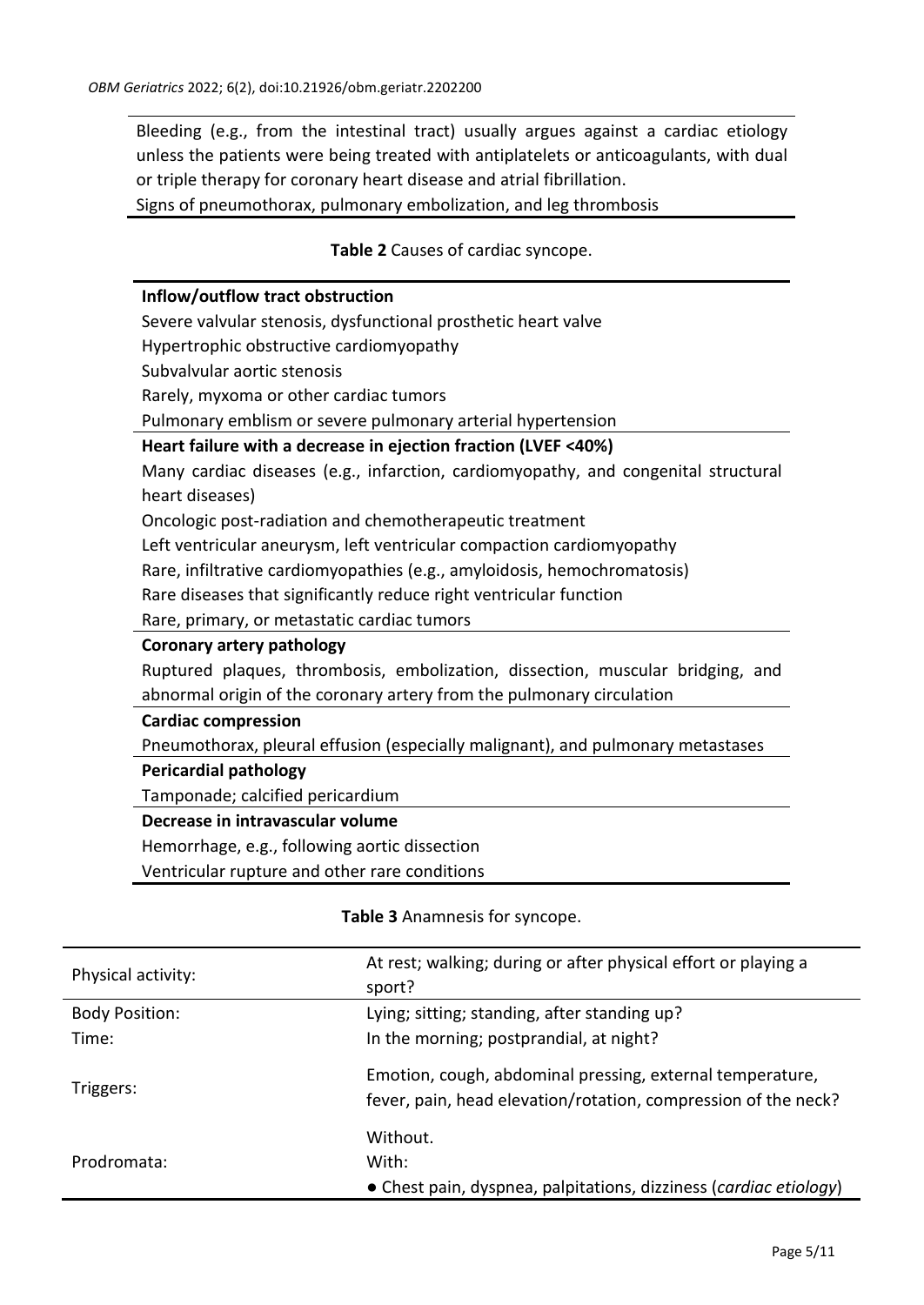|                                   | • Giddiness, sweating, heat, nausea, vomit, visual disturbances,<br>tremor (vasovagal etiology)                                                                                                                                                                                                                       |
|-----------------------------------|-----------------------------------------------------------------------------------------------------------------------------------------------------------------------------------------------------------------------------------------------------------------------------------------------------------------------|
| Consequences:                     | Tongue biting, urine/stool loss, traumatic lesions due to the<br>fall?                                                                                                                                                                                                                                                |
| Postdrome:                        | Information about the occurrence, required time (<5 min) to<br>regain consciousness, cardiac symptoms, focal neurologic<br>deficits, following confused mental status?                                                                                                                                                |
| Third person's observation:       | Muscle tone, convulsions, abnormal eye movements, pallor,<br>duration of the episode, time to recover consciousness?                                                                                                                                                                                                  |
| History of a previous syncope:    | Number, frequency, triggers, prodromata, course, trauma<br>following the syncope?                                                                                                                                                                                                                                     |
| Medical regimen:                  | New medications? Changed dosage?<br>Drugs favoring orthostasis (diuretics, antihypertensive drugs,<br>vasodilators, some antidepressants, benzodiazepines,<br>antipsychotic drugs, etc.)?<br>Drugs affecting bathmotropic, dromotropic, or chronotropic<br>cardiac activity?<br>Drugs prolonging the ECG QT interval? |
| Noxious substances/circumstances: | Alcohol consumption or withdrawals, narcotics, psychic stress?                                                                                                                                                                                                                                                        |
| Family anamnesis:                 | Sudden death (especially in young relatives), cardiac<br>pathologies?                                                                                                                                                                                                                                                 |
| Personal medical history          | Coronary heart disease, heart valve pathology, arrhythmias,<br>heart failure, cardiac surgery, implanted pacemaker or ICD,<br>hypercoagulability or prothrombotic condition, pulmonary<br>embolism, epilepsy, fever with convulsions?                                                                                 |

#### **4. Therapy of Cardiac Syncopes**

The treatment depends on the etiology of the cardiac syncope [1-6, 11, 12]. Urgent surgery might be necessary for a dysfunctional prosthetic heart valve or a ruptured aortic aneurysm; a rapid intervention (e.g., with TAVI) might be required for aortic stenosis; cardioversion and/or the implantation of a pacemaker or ICD for cardiac arrhythmia, pericardial drainage for cardiac tamponade, and urgent revascularization in the presence of an acute coronary syndrome might be required. Finally, pulmonary embolism and acute heart failure might require special treatment.

#### **5. Example of a Geriatric Patient with Cardiac Syncope**

An 80-year-old female patient (height 167 cm and weight 59 kg) was referred for a second syncope that had occurred while she was sitting and not in a postprandial phase. Six months before the presentation, she had the first syncope while going to the toilet at around 2 a.m. Her physician had diagnosed a vasovagal reaction. She was a retired sports teacher and was physically fit. When she was 5, she had undergone surgery for a patent ductus Botalli, an atrial septal defect Type 1, and severe pulmonary valve stenosis. She was treated for arterial hypertension and had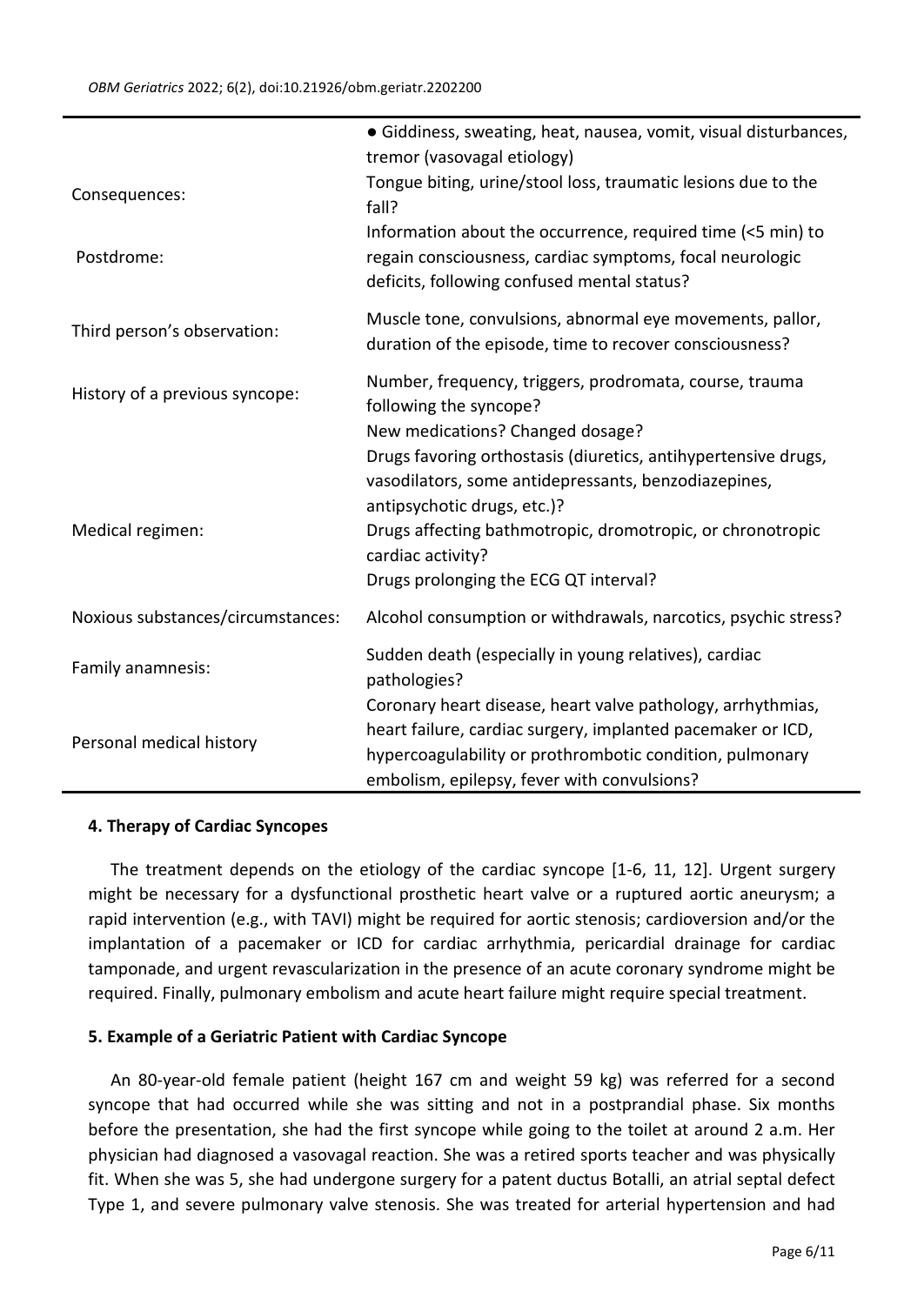moderate chronic kidney disease (stage 3b). Medications included torsemide, metoprolol retard, azilsartan, and calcium vitamin D for osteoporosis.

Upon examination, her body temperature was 36.1°C, respiratory rate was 18 breaths/min, blood pressure was 148/84 mm Hg, and pulse was 60 beats/min, slightly irregular. The results of a complete blood count and tests of coagulation were normal, as were serum levels of sodium, potassium, carbon dioxide, glucose, total bilirubin, aminotransferases, and amylase. The eGFR was abnormal (eGFR cystatin C 34 mL/min/1.73 m<sup>2</sup>). Urinalysis revealed that protein (50 mg per deciliter) was present in the urine. Cardiac troponin was normal (<0.04 ng/mL) and the NT-proBNP was elevated (2,340 ng/mL, corrected for eGFR 825 ng/mL). A chest radiograph revealed cardiac biventricular enlargement and signs of mild pulmonary venous congestion. An ECG (Figure 1) showed sinus rhythm at 60 beats/min with isolated ectopic beats, a 1<sup>st</sup>-degree AV-block Mobitz 1, a left anterior fascicular block, broad QRS complexes, Q-waves from  $V_1$  to  $V_4$ , ST-upsloping in  $V_{1-4}$ , light down-sloping in I and  $V_6$ , biphasic T waves in I and  $V_6$ , and a long QTc-interval. The echocardiogram (in color Doppler ultrasound examination after injecting saline) detected multiple post-surgical reflexes in the atrial septum but no interatrial shunt. The left atrium was slightly enlarged (area 20 cm<sup>2</sup>), but the right atrium was normal in size. The parasternal long-axis and short-axis views showed a dilated (EDd 54 mm and EDV 148 mm) left ventricle, with remodeling (eccentric moderate hypertrophy with posteroinferior predominance, mass index 78 g/m<sup>2</sup>), hypokinesia of the interventricular septum, with reduced mid-range systolic function (LVEF 45%) and diastolic dysfunction grade II. The right ventricle was hypertrophied, with a delayed contraction of the free wall and with normal function (RVEF 45%, TAM 25). The aortic valve was calcified with fibrin deposits, without stenosis (maximal pressure 8 mm Hg) and with minor regurgitation (due to reduced coaptation of the mitral leaflet). The calcified mitral valve showed severe regurgitation (due to dilation of the annuls and reduced coaptation of the anterior leaflet). The tricuspid valve was myxoid, with a dilated annulus and light regurgitation (right ventricle/right atrial gradient 40 mm Hg). The pulmonary valve was myxoid, with minor regurgitation. The aorta was sclerotic with normal dimensions. The pulmonary artery was dilated (24 mm). There was no pericardial effusion. During a 48-h dynamic ECG the patient did not have cardiac symptoms. The sinus rhythm was normal with a normal HR variability: 46 minimal and 102 maximal HR (median: 64 beats/min). There were no pathologic RR-intervals (maximal duration 3 sec). The QRScomplexes were broad, and the QT-interval was permanently increased (up to 472 msec) due to the known ventricular pathology. There were <1% supraventricular ectopic beats and <2% isolated ventricular ectopic beats, with eight supraventricular tachycardic runs. The longest self-limiting supraventricular tachycardia run (eight ectopic beats with an HR of 161/min) is shown in Figure 2. The cause of the two syncopes was considered to be cardiac due to multiple conditions: postsurgical right atrial scars, fibrotic and electrophysiologic abnormalities due to congenital heart disease, abnormal anatomic and functional ventricles, and degenerative valval pathology. Because of the patient's age, conservative therapy was chosen. The dosage of torsemide and metoprolol was reduced, and azilsartan was stopped. Valsartan/sacubitril, eplerenone, and dapaglifozine were added to the pharmacologic regimen. A mild degree of ambulatory rehabilitation for heart failure was prescribed. At the one-year follow-up, the patient was healthy, without cardiac symptoms or syncope. The NT-proBNP decreased (840 ng/mL, corrected for the eGFR 128 ng/mL). A dynamic ECG detected <2% supraventricular and <1% ventricular ectopic beats without runs. The echocardiogram showed a significant improvement with a decrease in the left ventricular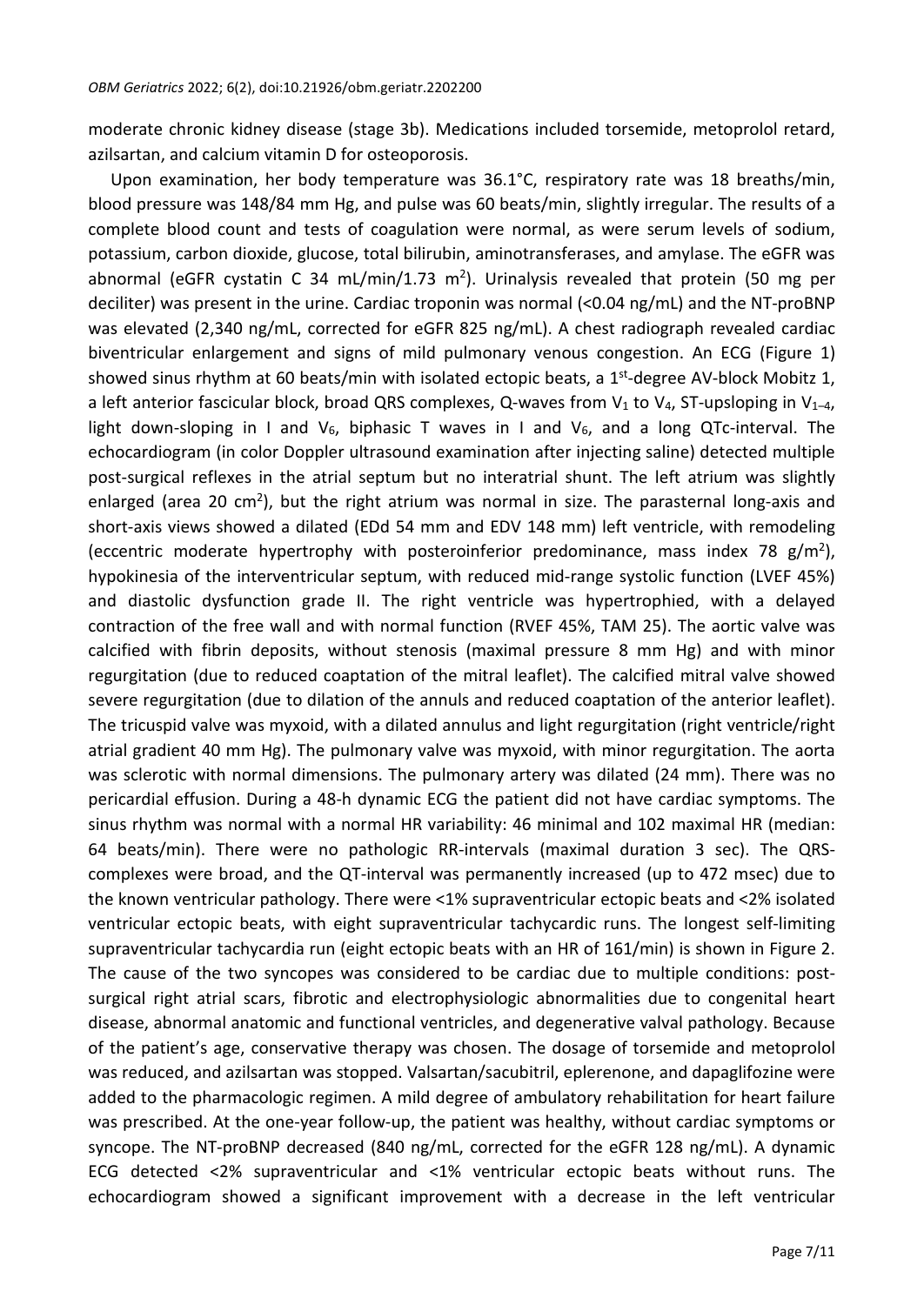dimensions (EDd 49.5 mm and EDV 112 mm), an increase in systolic ejection ((52%), and a decrease in mitral regurgitation from a severe to a moderate degree. An improvement in cardiac function might reduce the occurrence of syncope.



GE CardioSoft V6.01(1)<br>25mm/s 10mm/mV 100Hz 50Hz ADS 12SL 20.1

**Figure 1** ECG of an 80-year-old female patient with cardiac syncope. The ECG shows a sinus rhythm of 60 beats/min with isolated ventricular ectopic beats, a 1<sup>st</sup>-degree AVblock Mobitz 1 (PR interval 234 msec), a left anterior fascicular block (R axis –27°), broad QRS complexes *(QRS duration 136 msec)*, Q-waves from V<sub>1</sub> to V<sub>4</sub>, ST-upsloping in  $V_{1-4}$ , light down-sloping in I and  $V_6$ , biphasic T waves in I and  $V_6$ , and a long QTcinterval (472 msec).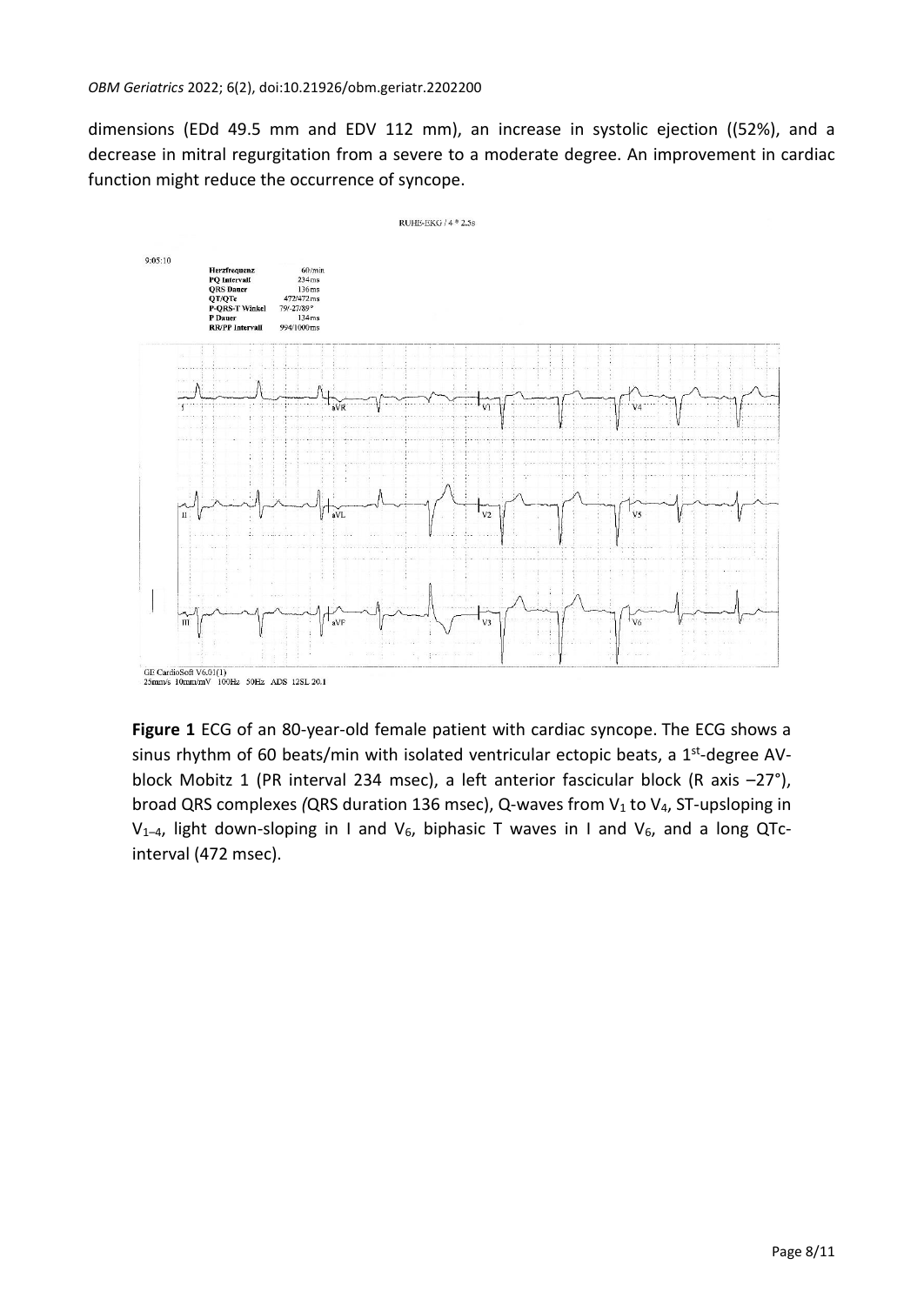

**Figure 2** Dynamic ECG of an 80-year-old female patient with cardiac syncope. The tracing shows isolated ectopic beats and a self-limiting supraventricular tachycardia (broad QRS morphology because of the cardiac pathology) with eight ectopic beats and an HR of 161/min.

#### **6. Discussion**

Syncopes are frequent in geriatric patients because of the coexistence of many pathophysiologic processes, including age-related physiological changes, co-morbidities, medication, and prolonged bed rest. Syncopes might induce fall-related physical injury and affect the quality of life. The overlap between falls and syncope and the interaction between syncope and frailty complicate management. Available clinical guidelines for the management of syncope focus on diagnosis, investigation, and treatment in a general population but are insufficient to address the problems of elderly patients. A comprehensive geriatric approach that considers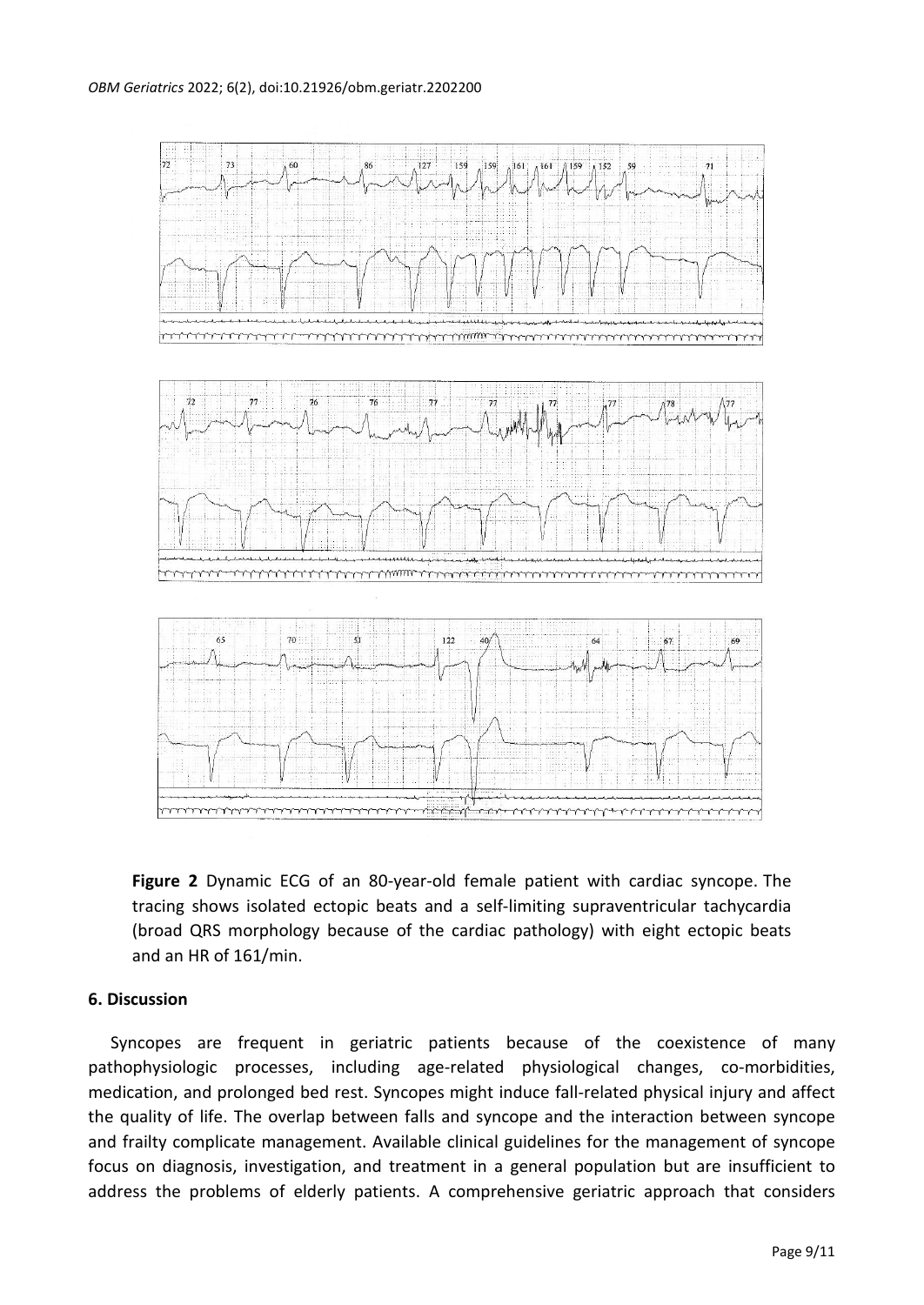individual functional and cognitive capacities, as well as medical and psychosocial aspects, would be more appropriate. Modern medicine can be used to treat some geriatric patients and should be offered whenever possible.

# **Acknowledgments**

The authors thank Mrs. J. Bugmann for secretarial help.

# **Author Contributions**

Both GC and SP collected the references. GC wrote the manuscript and all cardiological data. SP checked the general data and delivered the patient.

# **Competing Interests**

The authors have declared that no competing interests exist.

# **References**

- 1. Soteriades ES, Evans JC, Larson MG, Chen MH, Chen L, Benjamin EJ, et al. Incidence and prognosis of syncope. New Engl J Med. 2002; 347: 878-885.
- 2. Kenny RA, Bhange J, King Kallimanis BL. Epidemiology of syncope/collapse in younger and older Western patient populations. Prog Cardiovasc Dis. 2013; 55: 357-363.
- 3. Wong CW. Complexity of syncope in elderly people: A comprehensive geriatric approach. Hong Kong Med J. 2018; 24: 182-190.
- 4. Brignole M, Moya A, de Lange FJ, Deharo JC, Ellior PM, Fanciulli A, et al. Practical instructions for the 2018 ESC Guidelines for the diagnosis and management of syncope. Eur Heart J. 2018; 39: e43-e80.
- 5. Ungar A, Mussi C, Del Rosso A, Noro G, Abete P, Ghirelli L, et al. Diagnosis and characteristics of syncope in older patients referred to geriatric departments. J Am Geriatr Soc. 2006; 54: 1531-1536.
- 6. Knuuti J, Wijins W, Saraste A, Capodanno D, Barbato E, Funck Brentano C, et al. 2019 ESC Guidelines for the diagnosis and management of chronic coronary syndromes: The Task Force for the diagnosis and management of chronic coronary syndromes of the European Society of Cardiology (ESC). Eur Heart J. 2020; 41: 407-477.
- 7. Macedo P, Leite RL, Asirvatham SJ, Hachul DT, dos Santos Net LL, Shen WK. Head up tilt testing: An appraisal of its current role in the management of patients with syncope. J Atr Fibrillation. 2011: 4: 333.
- 8. Christ M, Geier F, Popp S, Singler K, Smolarsky A, Bertsch T, et al. Diagnostic and prognostic value of high-sensitivity cardiac troponin T in patients with syncope. Am J Med. 2015; 128: 161-170.e1.
- 9. du Fay de Lavallaz J, Badertscher P, Nestelberger T, Zimmermann T, Miró Ò, Salgado E, et al. B-type natriuretic peptides and cardiac troponins for diagnosis and risk-stratification of syncope. Circulation. 2019; 139: 2403-2418.
- 10. Sandhu RK, Sheldon RS. Are cardiac biomarkers the key to solving the syncope mystery? Circulation. 2019; 139: 2419-2421.